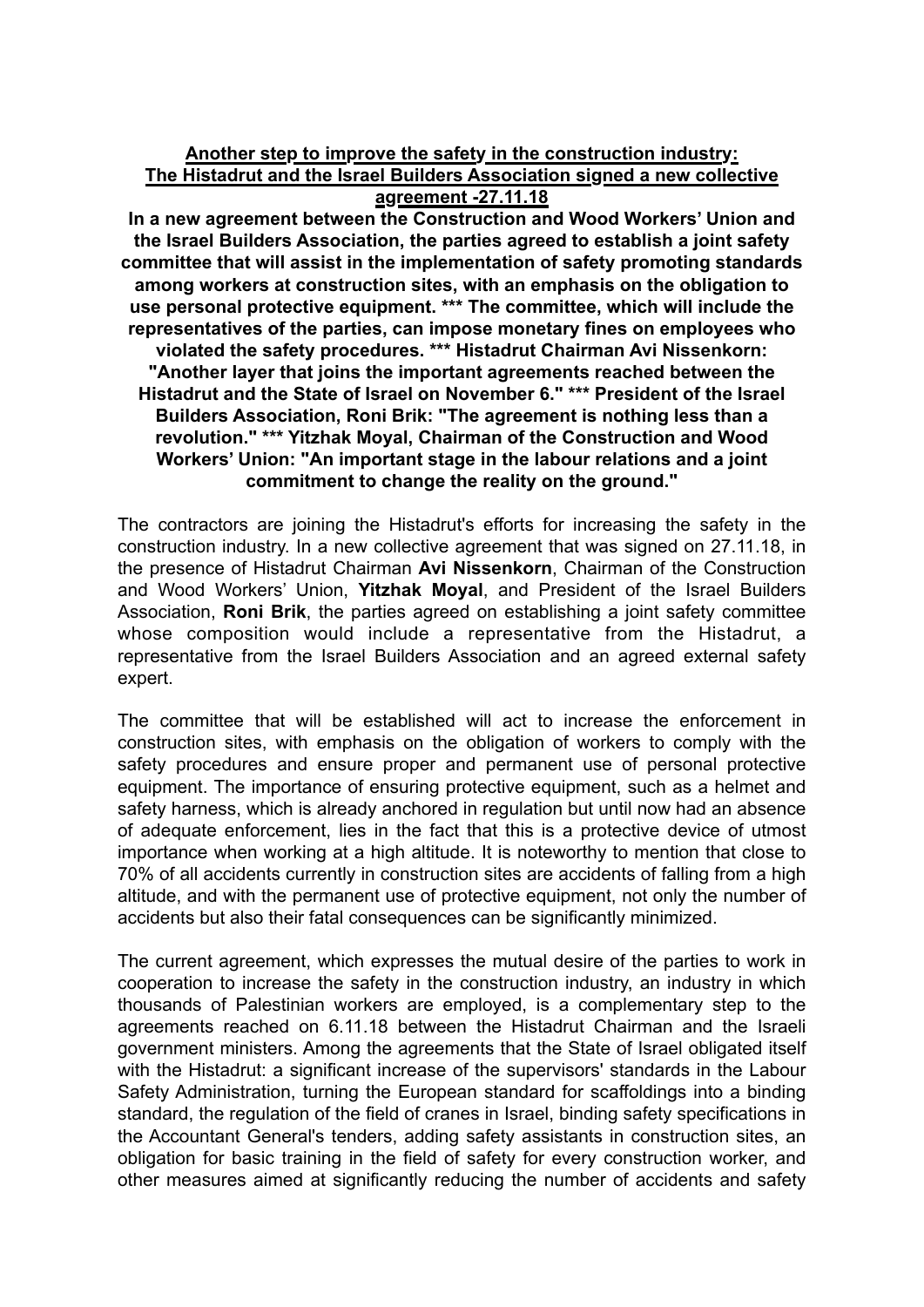violations in construction sites.

According to the new agreement, the committee will be authorized to impose monetary fines in cases of safety violations by workers regarding their obligation to use personal protective equipment. On the basis of the worker's refusal to use protective equipment, and as long as the employer has fulfilled his/her duties, including the supply of proper equipment, ongoing safety training and giving explicit instructions to use the equipment, the committee will be able to implement a series of sanctions against the worker who has risked himself/herself or his/her surroundings: starting from a reprimand and a warning and up to a monetary fine which will stand at a multiplication of the worker's daily rate wage, according to the level in which s/he was assigned.

For example, if a worker refuses to use personal protective equipment or there is a severe life-threatening safety violation, such as not wearing a harness during working at a high altitude, the committee can impose a fine on the worker which is double his daily rate wage. If it's a repeated severe safety violation within six months from the date of the previous violation, the amount of the fine may be up to four times the worker's daily wage, according to the level in which s/he was assigned.

Within this, the parties agreed that all the money from the fines which will be imposed by the safety committee and collected from those committing the violations, will be transferred to the Fund for the Encouragement of the Construction Industry in Israel, for purposes that serve the promotion of safety in the industry.

At the signing of the agreement, other partners in the drafting of the agreements were present, including: General Manager of the Israel Builders Association, **Eliav Ben Shimon, Adv**., Deputy Director General of the Israel Builders Association and Chairman of the Manpower and Labour Relations Division, **Itzik Gurevitch**, Director General of the Economic Division of the Histadrut **Shai Biran**, and **Hila Geber, Adv**., from the Legal Department of the Trade Union Division of the Histadrut. Also among those present at the signing ceremony: Acting Chairman of the Histadrut **Michael Cohavy**, Vice President of the Association of Contractors, **Vered Tsarfati, Adv.,** Chairman of the Action Committee of Foreman, **Amnon Schindler**, and Chairman of the National Employees' Committee of Tower Crane Operators, **Dan Varshavsky**.

**Histadrut Chairman Avi Nissenkorn** said at the signing ceremony: "Following a long struggle led by the Histadrut to increase safety at work, and in the construction sector in particular, we are witnessing a change in the general conversation and the commitment of all parties to one common goal: to ensure the safety of the workers. I welcome the willingness of the contractors to cooperate in this matter and see this as another layer that joins the important agreements reached between the Histadrut and the State of Israel on November 6. The current agreement regulates another enforcement mechanism to reduce the number of accidents in construction sites, while encouraging the personal responsibility of workers and preventing conduct that does not comply with the safety rules. The bleak reality whose fatal consequences we have been exposed to in recent years must change and today we have taken another step for this to happen. We will continue to work to increase the safety at